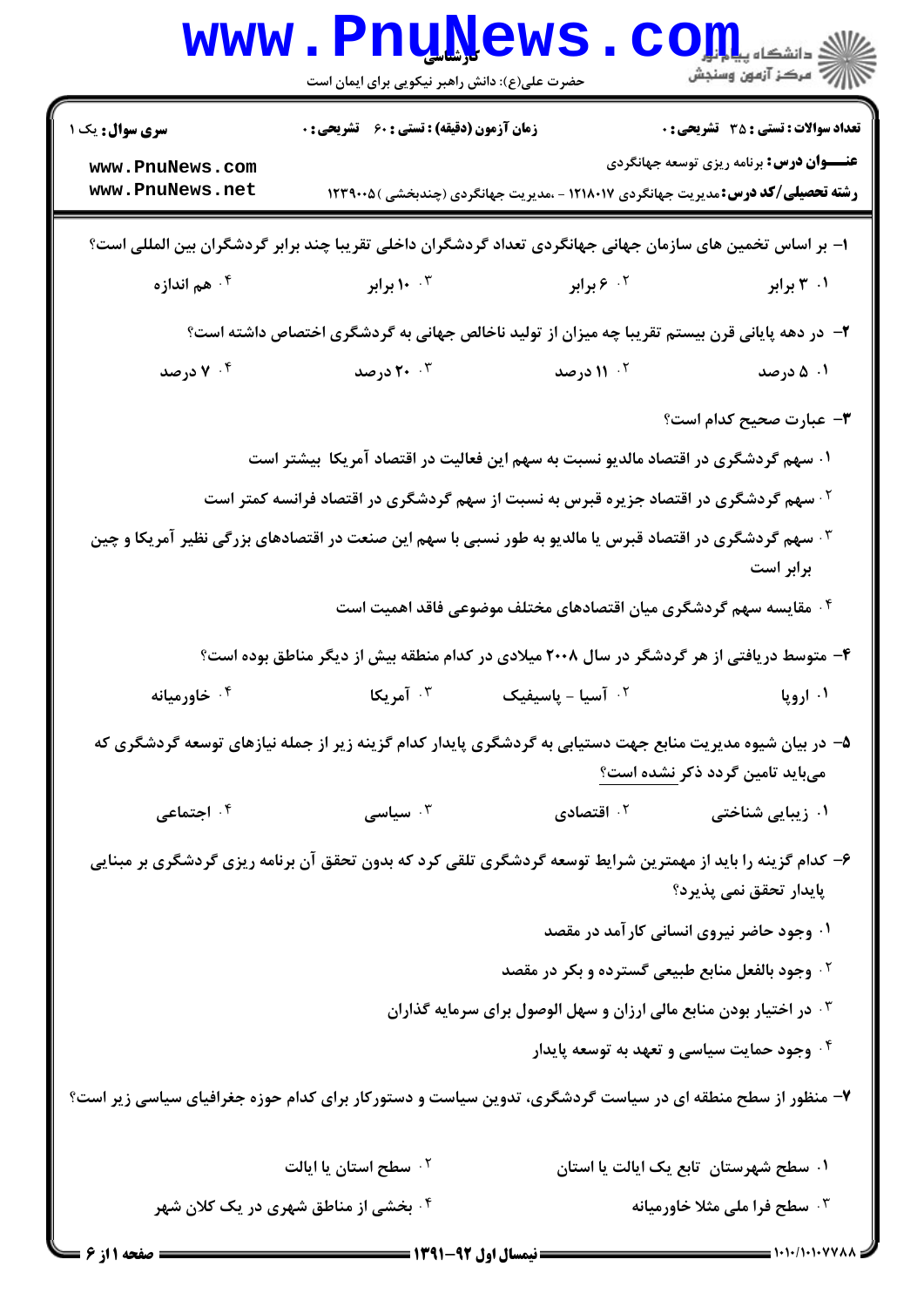|                                    | <b>WWW.PNUNEWS</b><br>حضرت علی(ع): دانش راهبر نیکویی برای ایمان است                                                |                               | $\mathbf{CO}_{\mathbf{H}}$ انشکاه پی<br>أآآآآ مركز آزمون وسنجش        |
|------------------------------------|--------------------------------------------------------------------------------------------------------------------|-------------------------------|-----------------------------------------------------------------------|
| <b>سری سوال : ۱ یک</b>             | <b>زمان آزمون (دقیقه) : تستی : 60 ٪ تشریحی : 0</b>                                                                 |                               | تعداد سوالات : تستى : 35 تشريحي : 0                                   |
| www.PnuNews.com<br>www.PnuNews.net | <b>رشته تحصیلی/کد درس:</b> مدیریت جهانگردی ۱۲۱۸۰۱۷ - ،مدیریت جهانگردی (چندبخشی ) ۱۲۳۹۰۰۵                           |                               | <b>عنـــوان درس:</b> برنامه ریزی توسعه جهانگردی                       |
|                                    | ۸– برنامه ریزی برای ایجاد امکانات اقامتی در جوار غار علی صدر در کدام حوزه زیر از برنامه ریزی قرار می گیرد؟         |                               |                                                                       |
|                                    | <b>10 سطح برنامه ریزی منطقه ای</b>                                                                                 |                               | ۰۱ سطح برنامه ریزی ملی                                                |
|                                    | ۰۴ سطح برنامه ریزی محل                                                                                             |                               | <b>۰۳ سطح برنامه ریزی محلی</b>                                        |
|                                    |                                                                                                                    |                               | ۹- کدام گزینه گونه غالب گردشگری در قرون وسطی به حساب می آمد؟          |
| ۰۴ مذهبی                           | ۰۳ طبیعت گردی                                                                                                      | ۰ <sup>۲</sup> تجاری          | ۰۱ ماجراجویانه                                                        |
|                                    |                                                                                                                    |                               | ۱۰– کدام دسته از سفرها را باید زائیده دوران رنسانس دانست؟             |
| ۰۴ ماجراجويانه                     | <b>۰۳ آموزشی و تجارت</b>                                                                                           | ۰ <sup>۲</sup> فرهنگی- تاریخی | ۰۱ مذهبی                                                              |
|                                    |                                                                                                                    |                               | ۱۱– آغاز توسعه تفرجگاه های ساحلی به کدام دوران مربوط است؟             |
|                                    | ۰ <sup>۲</sup> قرون وسطی                                                                                           |                               | ۰۱ دوران رنسانس                                                       |
|                                    | ۰۴ قرن نوزدهم                                                                                                      |                               | $(3)$ پیش از میلاد حضرت مسیح $\cdot^7$                                |
|                                    | ۱۲-۔ تقریبا چه میزان از مجموع سفرهای بین المللی در عصر حاضر به منظور اهداف تجاری صورت می گیرد؟                     |                               |                                                                       |
| <b>۲۰</b> ۰۴ درصد                  | <b>۴۵</b> درصد                                                                                                     | <b>۶۰</b> . ۶۰ درصد           | ۰۱ ۳۰ درصد                                                            |
|                                    |                                                                                                                    |                               | ۱۳- مهمترین مشخصه سفردر هنگام رکودهای اقتصادی در عصر حاضر چیست؟       |
|                                    |                                                                                                                    |                               | ۰۱ کاهش محسوس تقاضای سفر ۖ و حذف آن از سبد مصرفی خانوار               |
|                                    |                                                                                                                    |                               | <sup>۲</sup> ۰ ثبات تقاضای پیشین سفر و حفظ سهم آن از هزینه های خانوار |
|                                    |                                                                                                                    |                               | توسعه سفربه مناطق نزدیک خانه و جستجوی سفرهای ارزانتر "                |
|                                    |                                                                                                                    |                               | ۰ <sup>۴</sup> توسعه سفر به مناطق دوردست و کاهش تعداد سفرهای خانوار   |
|                                    |                                                                                                                    |                               | ۱۴- تلقی گذشته از موضوع برنامه ریزی جهانگردی چه بوده است؟             |
|                                    | ۰۱ تدوین برنامه نیروی انسانی مورد نیاز و تنظیم استراتژی بازاریابی گردشگری برای مقاصد مختلف                         |                               |                                                                       |
|                                    | <sup>۲</sup> ۰ فرایند تشویق گشایش هتل های جدید، اطمینان از وجود حمل و نقل مناسب و سازماندهی فعالیت های تبلیغاتی    |                               |                                                                       |
|                                    | ۰ <sup>۳ ت</sup> دوین یک نظام مالی و تدارک مجموعه ای مناسب از انگیزه های مالی و اداری لازم برای توسعه زیر ساخت های |                               |                                                                       |
|                                    | ۰۴ اصولا در گذشته در مورد برنامه ریزی جهانگردی اندیشه ای صورت نمی گرفته است                                        |                               | جهانگردي                                                              |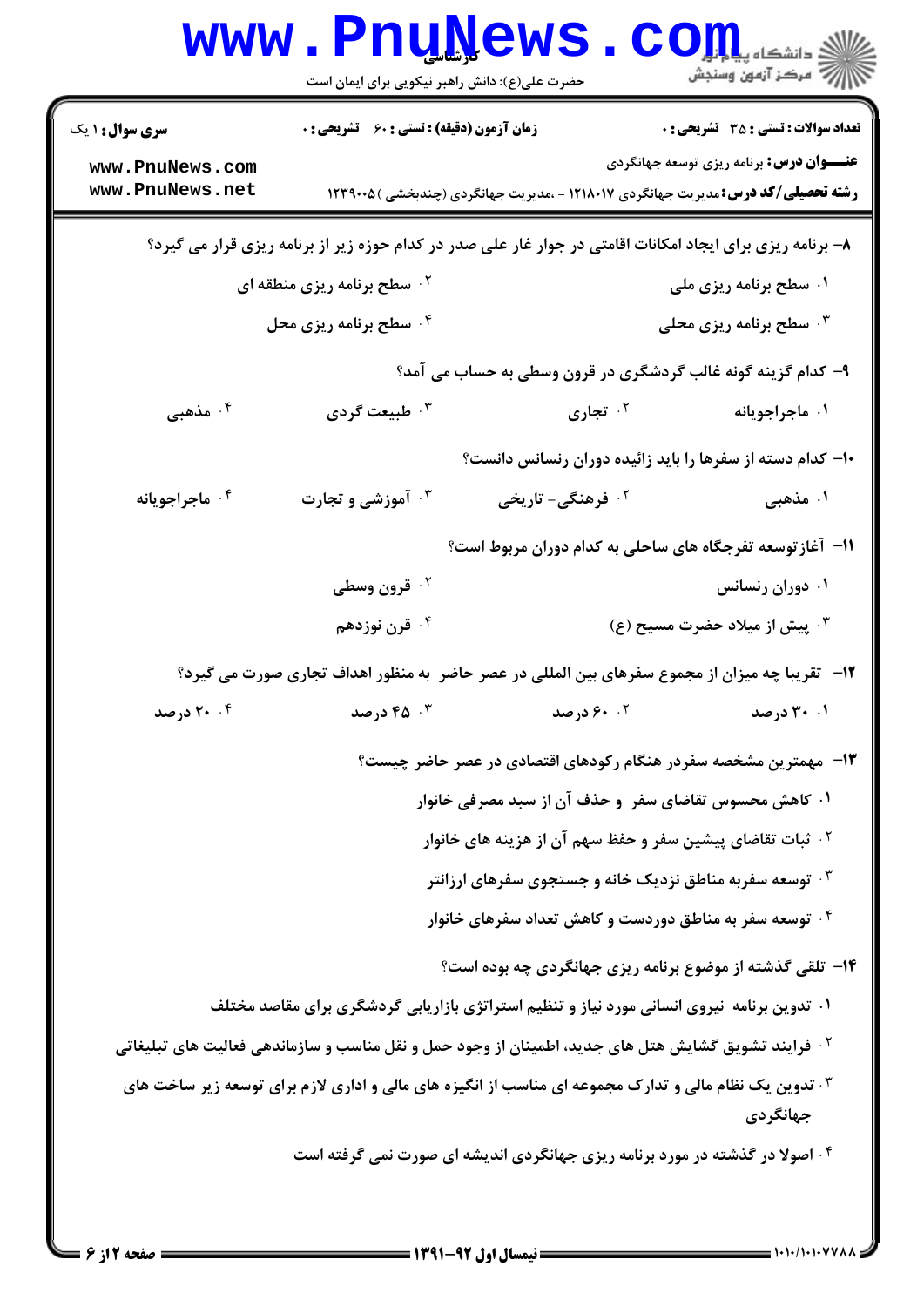| <b>WWW</b>                                                                                                                       | حضرت علی(ع): دانش راهبر نیکویی برای ایمان است | <u>I UTAC M D</u>                                                                                              | ک دانشکاه پ <b>یا ب<sup>ا</sup>¤ت</b><br>ر آمرڪز آزمون وسنڊش                                  |
|----------------------------------------------------------------------------------------------------------------------------------|-----------------------------------------------|----------------------------------------------------------------------------------------------------------------|-----------------------------------------------------------------------------------------------|
| <b>سری سوال : ۱ یک</b><br>www.PnuNews.com                                                                                        | زمان آزمون (دقیقه) : تستی : 60 گشریحی : 0     |                                                                                                                | <b>تعداد سوالات : تستی : 35 تشریحی : 0</b><br><b>عنـــوان درس:</b> برنامه ریزی توسعه جهانگردی |
| www.PnuNews.net                                                                                                                  |                                               | <b>رشته تحصیلی/کد درس:</b> مدیریت جهانگردی ۱۲۱۸۰۱۷ - ،مدیریت جهانگردی (چندبخشی ) ۱۲۳۹۰۰۵                       |                                                                                               |
|                                                                                                                                  |                                               | ۱۵– کدام گزینه از مجموعه دلایلی که برای توضیح اهمیت برنامه ریزی جهانگردی شمرده می شوند به حساب <u>نمی</u> آید؟ |                                                                                               |
|                                                                                                                                  |                                               | ۰۱ جهانگردی فعالیتی به نسبت جدید در بسیاری مناطق جهان است                                                      |                                                                                               |
|                                                                                                                                  |                                               | <sup>۲ .</sup> از طریق توسعه جهانگردی می توان فرهنگ سرزمین های دیگر را تحت تاثیر قرار داده بر آن مسلط گردید    |                                                                                               |
|                                                                                                                                  |                                               | <b>۰۳ محصول جهانگردی فروش رویاها است، جهانگردی محصول یک تجربه را می فروشد</b>                                  |                                                                                               |
| <sup>۰۴</sup> جهانگردی فعالیتی است که توسعه آن بر کالبد محیط زیست آثاری مثبت و منفی برجای می گذارد                               |                                               |                                                                                                                |                                                                                               |
|                                                                                                                                  |                                               | ۱۶– تاکید طرح های امروزین توسعه جهانگردی به نسبت طرح های گذشته بیشتر بر کدام جنبه زیر است؟                     |                                                                                               |
|                                                                                                                                  | ۰ <sup>۲</sup> عوامل اقتصادی                  |                                                                                                                | ۰۱ عوامل محیطی و فرهنگی - اجتماعی                                                             |
|                                                                                                                                  | ۰۴ عوامل سیاسی                                |                                                                                                                | ۰۳ عوامل فنی و تکنولوژیک                                                                      |
|                                                                                                                                  |                                               | ۱۷- کدام گزینه از عناصر نظام جهانگردی از نظر میل و موریسون نیست؟                                               |                                                                                               |
| اقتصاد $\cdot$ أ                                                                                                                 | هقصد $\cdot$ $^{\circ}$                       | ۰ <sup>۲</sup> وسیله مسافرت                                                                                    | ۰۱ بازار                                                                                      |
|                                                                                                                                  |                                               |                                                                                                                | 1۸– عبارت صحیح کدام است؟                                                                      |
| ۰۱ رویکرد سیستمی به برنامه ریزی، مستلزم در دسترس بودن اطلاعات کافی درباره نظام، به منظور درک و تحلیل آن است                      |                                               |                                                                                                                |                                                                                               |
| <sup>۲ .</sup> در رویکرد همپیوند توجه خاص و جداگانه ای به توسعه گردشگری بر مبنای داشته های محیطی اختصاص داده می شود              |                                               |                                                                                                                |                                                                                               |
|                                                                                                                                  |                                               | ۰۳ برنامه های جامع به دلیل انعطاف پذیری مطلوب همچنان در کانون توجه برنامه ریزان توسعه گردشگری قرار دارند       |                                                                                               |
| <sup>۰۴</sup> در برنامه ریزی جامع توجه خاصی به فنون و امکانپذیری اجرا معطوف بود و تحولات تکنولوژیک به خوبی مورد نظر قرار<br>داشت |                                               |                                                                                                                |                                                                                               |
|                                                                                                                                  |                                               | ۱۹- در این رویکرد جهانگردی به عنوان یک سیستم یکپارچه از اجزای درون خود و پیوسته با طرح های فرادست و الگوهای    |                                                                                               |
|                                                                                                                                  |                                               | جامع توسعه یک ناحیه برنامه ریزی شده و توسعه می یابد.                                                           |                                                                                               |
|                                                                                                                                  | ۰ <sup>۲</sup> مداوم و قابل انعطاف            |                                                                                                                | ۰۱ فراگیر                                                                                     |
|                                                                                                                                  | نظام مند $\cdot$ $^{\mathsf{e}}$              |                                                                                                                | هم پيوند $\cdot^{\, \texttt{v}}$                                                              |
| +۲- ″رویکرد توسعه برای استفاده در هدایت و تعیین تصمیم گیری که در قالب مجموعه عباراتی بیان می شود که هدف های                      |                                               |                                                                                                                |                                                                                               |
|                                                                                                                                  |                                               | توسعه را به طور مستقیم شامل می گردد"، چه می خوانند؟                                                            |                                                                                               |
| ۰۴ راهبرد                                                                                                                        | برنامه $\cdot$                                | ۰۲ خط مشی                                                                                                      | ۱. هدف عملی                                                                                   |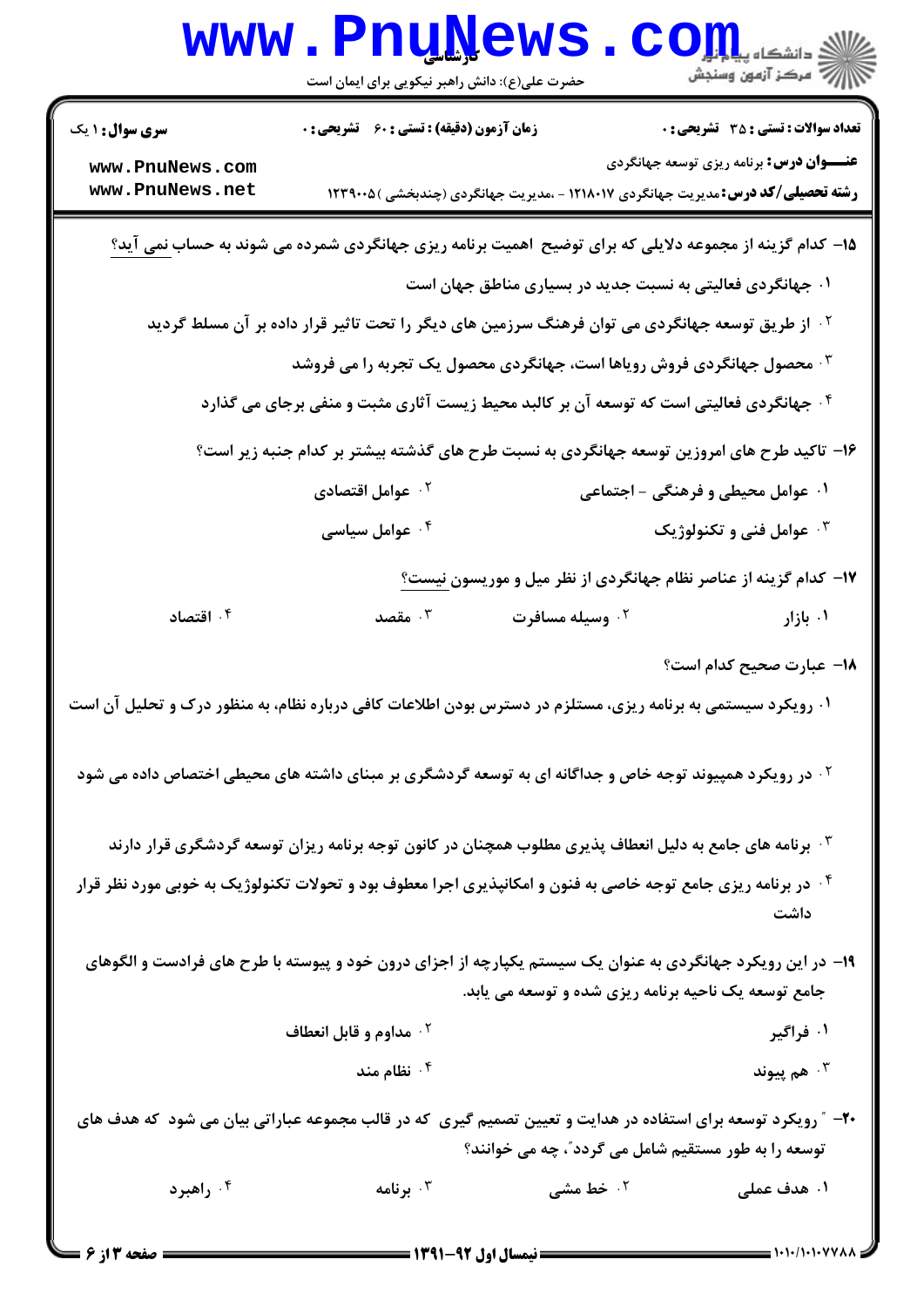|                                                             | <b>www.PnuNews</b><br>حضرت علی(ع): دانش راهبر نیکویی برای ایمان است | الله دانشکاه پیاپانی<br>ایران استخابی وسنجش                                                                                                 |        |
|-------------------------------------------------------------|---------------------------------------------------------------------|---------------------------------------------------------------------------------------------------------------------------------------------|--------|
| <b>سری سوال : ۱ یک</b>                                      | <b>زمان آزمون (دقیقه) : تستی : 60 ٪ تشریحی : 0</b>                  | <b>تعداد سوالات : تستی : 35 تشریحی : 0</b>                                                                                                  |        |
| www.PnuNews.com<br>www.PnuNews.net                          |                                                                     | <b>عنـــوان درس:</b> برنامه ریزی توسعه جهانگردی<br><b>رشته تحصیلی/کد درس:</b> مدیریت جهانگردی ۱۲۱۸۰۱۷ - ،مدیریت جهانگردی (چندبخشی ) ۱۲۳۹۰۰۵ |        |
|                                                             |                                                                     | <b>۳۱</b> - خروجی کدام گزینه ممکن است تصمیم گیری برای کنارگذاردن توسعه گردشگری و اختصاص منابع به سایر ۖ پروژه ها و<br>بخش ها باشد؟          |        |
|                                                             | <sup>۲</sup> ۰ تدوین شرح خدمات طرح گردشگری                          | ۰۱ طزاحی برنامه جامع گردشگری منطقه                                                                                                          |        |
| <sup>۴</sup> ۰ تعیین خط مشی های توسعه گردشگری               |                                                                     | ارزیابی پیش امکان پذیری گردشگری $\cdot$                                                                                                     |        |
|                                                             |                                                                     | <b>۲۲</b> – شرح خدمات طرح به طور متعارف شامل کدام گزینه <u>نمی</u> باشد؟                                                                    |        |
|                                                             | <sup>۲.</sup> تخمین هزینه کل طرح                                    | ۰۱ تعیین تخصص های لازم برای انجام مطالعه                                                                                                    |        |
|                                                             | ۰۴ زمان بندی آغاز و پایان طرح                                       | تعیین اهداف توسعه گردشگری در منطقه $\cdot$                                                                                                  |        |
|                                                             |                                                                     | ۲۳– در نواحی در حال توسعه که موقعیت های آتی کمتر قابل پیش بینی هستند طرح های بلند مدت بهتر است برای چه مقطع<br>زمانی ای طراحی می گردند؟     |        |
| تا ۲۵ سال $\mathfrak{r}\mathfrak{c}\;$ سال $\mathfrak{r}\;$ | ا ۲۰ تا ۲۰ $\mathfrak{h}$ سال $\mathfrak{g}$ .                      | ۰۲ <b>۱۰ سال</b><br>۰۱ ۵ تا ۷ سال                                                                                                           |        |
|                                                             |                                                                     | ۲۴- تشخیص ظرفیت قابل تحمل محیطی جاذبه ها در کدام مرحله از برنامه ریزی توسعه گردشگری انجام می پذیرد؟                                         |        |
|                                                             | ۰۲ تدوین سیاست و برنامه                                             | ۰۱ پیشنهاد دهی                                                                                                                              |        |
|                                                             | بيمايش $\cdot$ $^{\mathsf{f}}$                                      | <b>4. تجزيه و تحليل و تلفيق</b>                                                                                                             |        |
|                                                             |                                                                     | ۲۵- کدام گزینه از عناصر نهادی ای است که باید در در فرایند برنامه ریزی مورد بررسی و ارزیابی قرار گیرد؟                                       |        |
|                                                             | <sup>۲ .</sup> جاذبه های موجود                                      | ۰۱ کیفیت هوای منطقه                                                                                                                         |        |
|                                                             | ۰۴ سیاست سرمایه گذاری                                               | ۰ <sup>۳ ا</sup> لگوی کاربری اراضی                                                                                                          |        |
|                                                             |                                                                     | ۲۶- تقسیم بندی جاذبه ها به جاذبه های مسیر گردشگری و جاذبه های متمرکز از کیست؟                                                               |        |
| ۰۴ جنکینز                                                   | ۰۳ گان $\cdot$                                                      | ۰۲ اینسکیپ                                                                                                                                  | ۰۱ ليو |
|                                                             |                                                                     | ٢٧- كدام گزينه از جمله جاذبه هاي طبيعي با خصيصه هاي ويژه است؟                                                                               |        |
|                                                             | ۰۲ جانوران نادر و زیبا                                              | ۰۱ سواحل دریا                                                                                                                               |        |
|                                                             | ۰ <sup>۴</sup> چشمه های آب گرم                                      | ۰ <sup>۳</sup> چشم اندازهای طبیعی                                                                                                           |        |
|                                                             |                                                                     |                                                                                                                                             |        |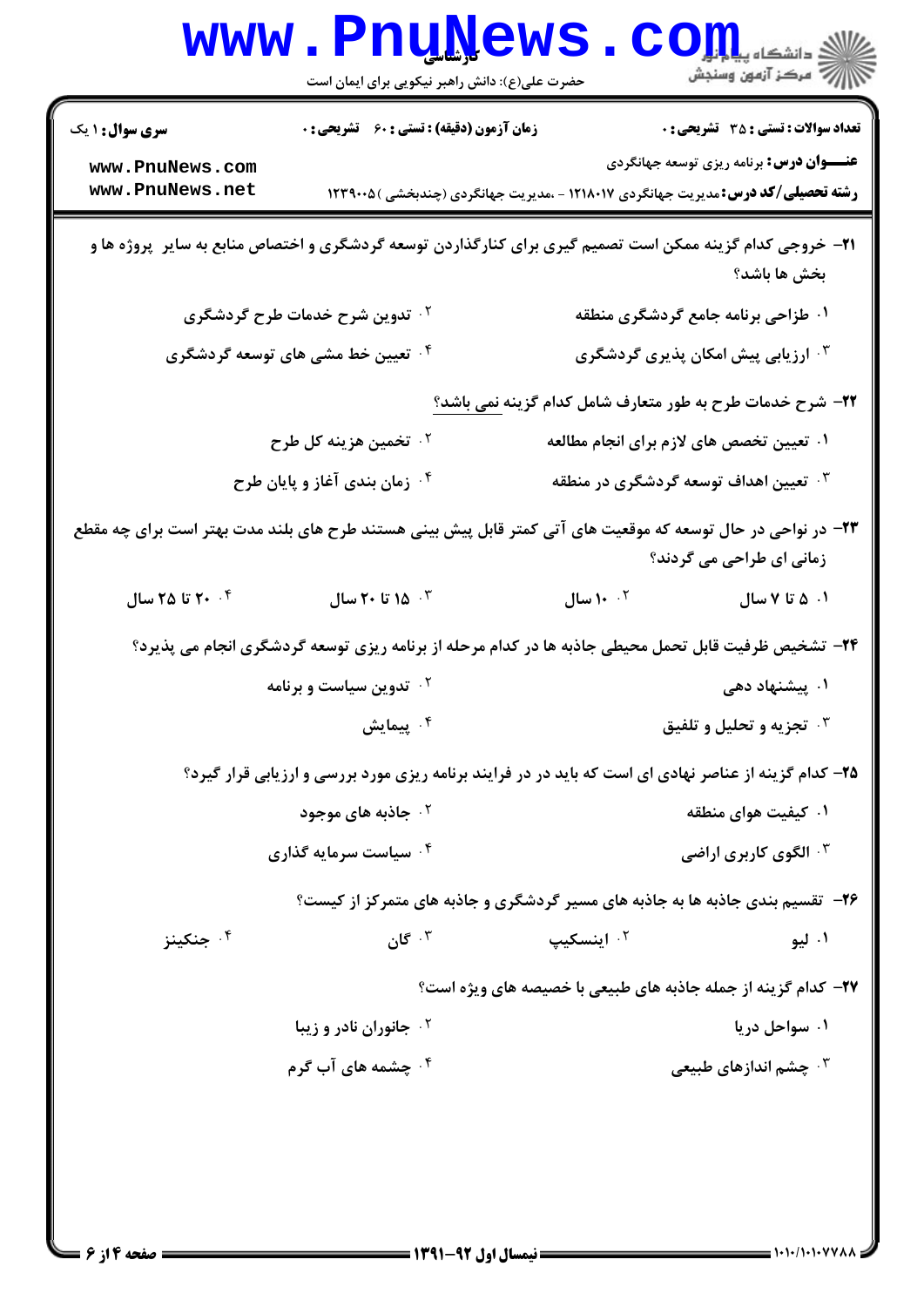| <b>WWW</b>                         | <b>Lunivemp</b><br>حضرت علی(ع): دانش راهبر نیکویی برای ایمان است |                                                                                                                    | ڪ دانشڪاه پ <b>يا با وار</b><br>ر <i>7</i> مرکز آزمون وسنجش        |
|------------------------------------|------------------------------------------------------------------|--------------------------------------------------------------------------------------------------------------------|--------------------------------------------------------------------|
| <b>سری سوال : ۱ یک</b>             | <b>زمان آزمون (دقیقه) : تستی : 60 ٪ تشریحی : 0</b>               |                                                                                                                    | <b>تعداد سوالات : تستی : 35 تشریحی : 0</b>                         |
| www.PnuNews.com<br>www.PnuNews.net |                                                                  | <b>رشته تحصیلی/کد درس:</b> مدیریت جهانگردی ۱۲۱۸۰۱۷ - ،مدیریت جهانگردی (چندبخشی ) ۱۲۳۹۰۰۵                           | <b>عنـــوان درس:</b> برنامه ریزی توسعه جهانگردی                    |
|                                    |                                                                  | ۲۸- کدام گزینه از جمله پیشرفت های اخیر در زمینه باستان شناسی به شمار می رود؟                                       |                                                                    |
|                                    |                                                                  |                                                                                                                    | ۰۱ باستان شناسی زیر آب                                             |
|                                    |                                                                  |                                                                                                                    | ا باستان شناسی در شهر های ًمدفون $\cdot$                           |
|                                    |                                                                  | ۰۳ باستان شناسی در حوزه شناخت حیوانات عصر ما قبل تاریخ                                                             |                                                                    |
|                                    |                                                                  | ۰۴ باستان شناسی در حوزه تمدن های کهن نظیر مصر باستان                                                               |                                                                    |
|                                    |                                                                  |                                                                                                                    | <b>۲۹</b> - منشا ایجاد پارک های موضوعی کدامند؟                     |
|                                    | <sup>۲</sup> ۰ سیرک های قرون وسطی در اروپا و آسیا                |                                                                                                                    | ۰۱ مراسم مذهبی در آسیا و شرق دور                                   |
|                                    | ۰۴ مراسم فرهنگی بومیان استرالیا                                  |                                                                                                                    | هراسم مذهبی اقوام اینکا و مایا در قاره آمریکا $\cdot^{\mathrm{y}}$ |
|                                    |                                                                  | ۳۰- انتخاب جاذبه ها برای توسعه و مفاهیم برنامه ریزی برای حفاظت و یا توسعه جاذبه های معین در کدام مرحله برنامه ریزی | توسعه گردشگری انجام می پذیرد؟                                      |
| ۰۴ سیاست گذاری                     | ۰۳ تدوین طرح                                                     | ۰ <sup>۲</sup> مطالعات مقدماتی                                                                                     | ۰۱ هدف گذاری                                                       |
|                                    |                                                                  | ۳۱– به طور معمول گردآوری کدام اطلاعات در مورد گردشگران ورودی مورد نظر <u>نمی باشد؟</u>                             |                                                                    |
| ۰ <sup>۲</sup> دفعات بازدید        | ۰ <sup>۳</sup> الگوی هزینه                                       | ۰۲ مذهب                                                                                                            | ۰۱ میدا سفر                                                        |
|                                    |                                                                  | ۳۲– این نوع اقامتگاه که در فرانسه رایج است توسط خانواده های کوچک اداره شده و کار هتل را انجام می دهد لیکن فاقد     | رستوران است.                                                       |
| ۰۴ پانسیون                         | مهمانخانه $\cdot$ "                                              | ۰ <sup>۲</sup> خانه های دوم                                                                                        | ۰۱ متل                                                             |
|                                    |                                                                  | ۳۳- بر اساس استاندارد های سازمان جهانی جهانگردی میزان فضای مورد نیاز برای گردشگران بر حسب روز بازدید کننده در      |                                                                    |
|                                    |                                                                  | هکتار برای فعالیت های گردشگری در پارک های طبیعی برون شهری چه اندازه است؟                                           |                                                                    |
| ۰۴ تا ۸۰ هکتار                     | ۰۳ ۶۰ تا ۲۰۰ هکتار                                               | ۰۲ ۱۵ تا ۷۰ هکتار                                                                                                  | ۰۱ تا ۱۵ هکتار                                                     |
|                                    |                                                                  | ۳۴- در رابطه محاسبه تقاضا برای تخت خواب کدام گزینه قرار ندارد؟                                                     |                                                                    |
|                                    | ۰ <sup>۲</sup> شمار گردشگران                                     |                                                                                                                    | ۰۱ نرخ اشغال اقامتگاه                                              |
|                                    | ۰۴ شمار شب ها                                                    |                                                                                                                    | ۰۳ میانگین در آمد گردشگران                                         |
|                                    |                                                                  |                                                                                                                    |                                                                    |